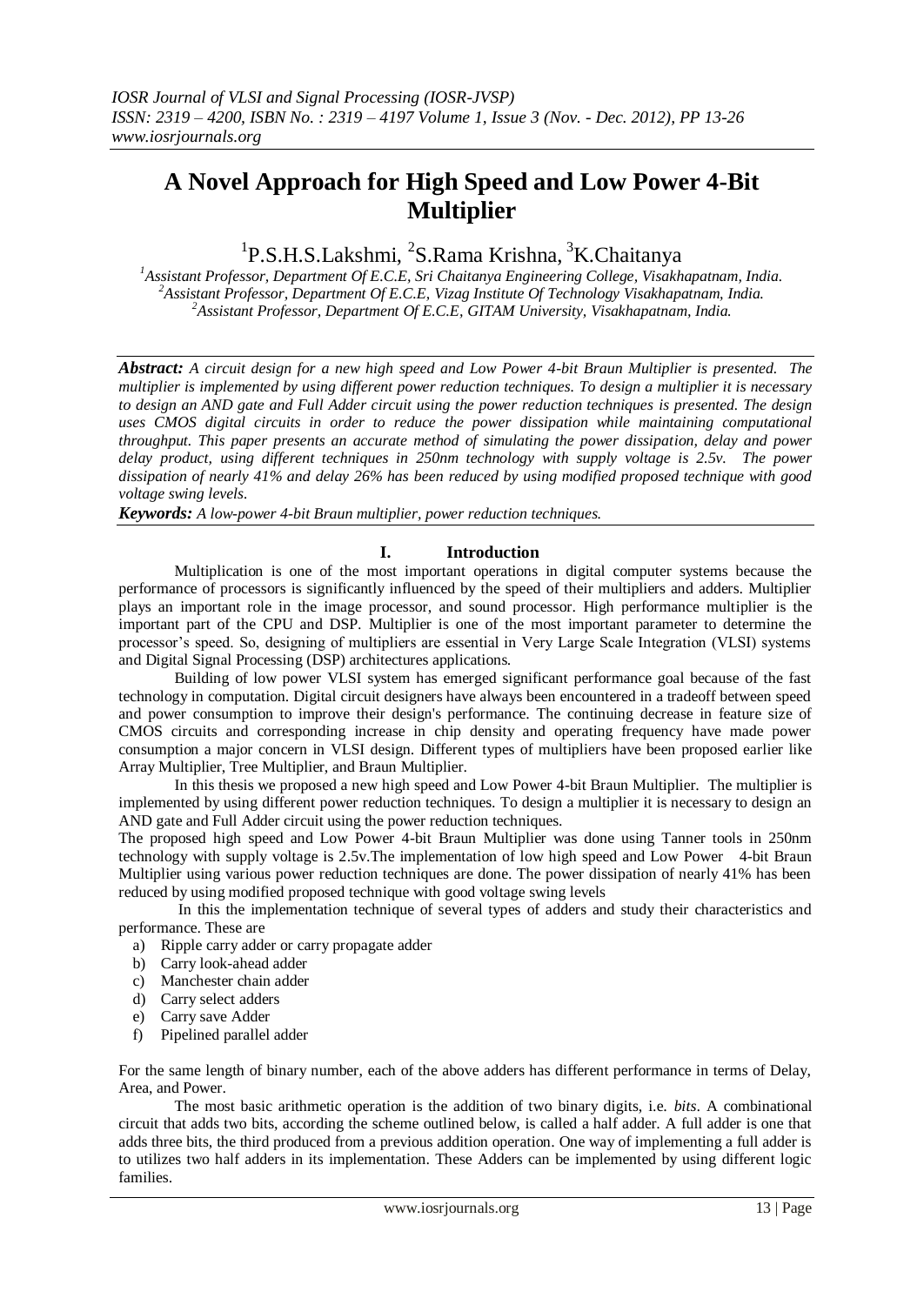In this paper Section-2 explains about different logic families, Section-3 gives the information about implementation of Full adders, Section-4 describes about Multiplier Introduction, Section-5 gives the information about Static power reduction techniques, In Section-6 we can observe the simulation results for AND gates, Full adders and multipliers. In Section-7 we can observe the comparisons between different Multipliers; in Section-8 we can observe the graphical representations of power, delay for Full adders and multipliers using different power reduction techniques.

#### **II. Different Logic Families**

N-channel MOSFETs have some inherent performance advantages over p-channel MOSFET's. The mobility of electrons, which are carriers in the case of an n-channel device, is about two times greater than that of holes, which are the carriers in the p-channel device [2].

Thus an n-channel device is faster than a p-channel device. However, PMOS circuits have following advantages:

- PMOS technology is highly controllable
- It is a low cost process

**2.1. PMOS vs. NMOS:**

It has good yield and high noise immunity.

In addition to inherent fast speed properly, NMOS device also have following advantages. Since electron mobility is twice (say) that of hole mobility[4], an n-channel device will have one-half the onresistance or Impedance of an equivalent p-channel device with the same geometry and under the same operating conditions. Thus n-channel transistors need only half the size of p-channel devices to achieve the same impedance. Therefore, n-channel ICs can be smaller for the same complexity or, even more important; they can be more complex with no increase in silicon area. NMOS circuits offer a speed advantage over PMOS due to smaller junction areas. Since the operating speed of an MOS IC is largely limited by internal RC time constants and capacitance of diode is directly proportional to its size, an n-channel junction can have smaller capacitance. This, in turn, improves its speed.

#### **2.2 CMOS:**

Complementary metal-oxide-semiconductor (CMOS) is a technology for constructing integrated circuits. CMOS technology is used in [microprocessors,](http://en.wikipedia.org/wiki/Microprocessor) microcontrollers, static, and other [digital logic](http://en.wikipedia.org/wiki/Digital_logic) circuits. CMOS technology is also used for several analog circuits such as [image sensors](http://en.wikipedia.org/wiki/Image_sensor) [\(CMOS sensor\)](http://en.wikipedia.org/wiki/CMOS_sensor), [data](http://en.wikipedia.org/wiki/Data_conversion)  [converters,](http://en.wikipedia.org/wiki/Data_conversion) and highly integrated transceivers for many types of communication [1]

CMOS is also sometimes referred to as complementary-symmetry metal–oxide semiconductor The words "complementary-symmetry" refer to the fact that the typical digital design style with CMOS uses complementary and symmetrical pairs of [p-type](http://en.wikipedia.org/wiki/P-type_semiconductor) and [n-type](http://en.wikipedia.org/wiki/N-type_semiconductor) [metal oxide semiconductor field effect](http://en.wikipedia.org/wiki/Metal_oxide_semiconductor_field_effect_transistor)  [transistors](http://en.wikipedia.org/wiki/Metal_oxide_semiconductor_field_effect_transistor) (MOSFETs) for logic functions. [2]

#### **2.3 DOMINO LOGIC:**

Dynamic logic and especially domino logic could play an important role in -the future integrated circuits. Domino logic circuits have many advantages such as high speed of operation, minimum used area, low noise margins, and the most important of all, they offer potential power consumption savings since the overall gate capacitance is smaller than their static counterparts. For this reason circuit design using domino logic tends to be a very attractive method for high performance, low-power designs. [4]

 In this paper, we introduce a new low power Braun multiplier implementation using domino logic, which is based on a low voltage swing technique. In section 2 the basic structure of the domino logic is presented. The proposed low-power design technique for domino logic circuits is explained. The application of the proposed technique on a Braun multiplier implementation is described.

#### **2.4 STRUCTURE OF THE DOMINO LOGIC GATES:**

 The basic structure of domino logic is shown in Fig.2.1. It is a non-inverting structure, and consists of an NMOS transistor network, which implements the required logic function, two transistors (an NMOS and a PMOS) where the clock signal is applied and synchronizes the operation of the circuit, and a static CMOS inverter which provides the circuit's output. [2]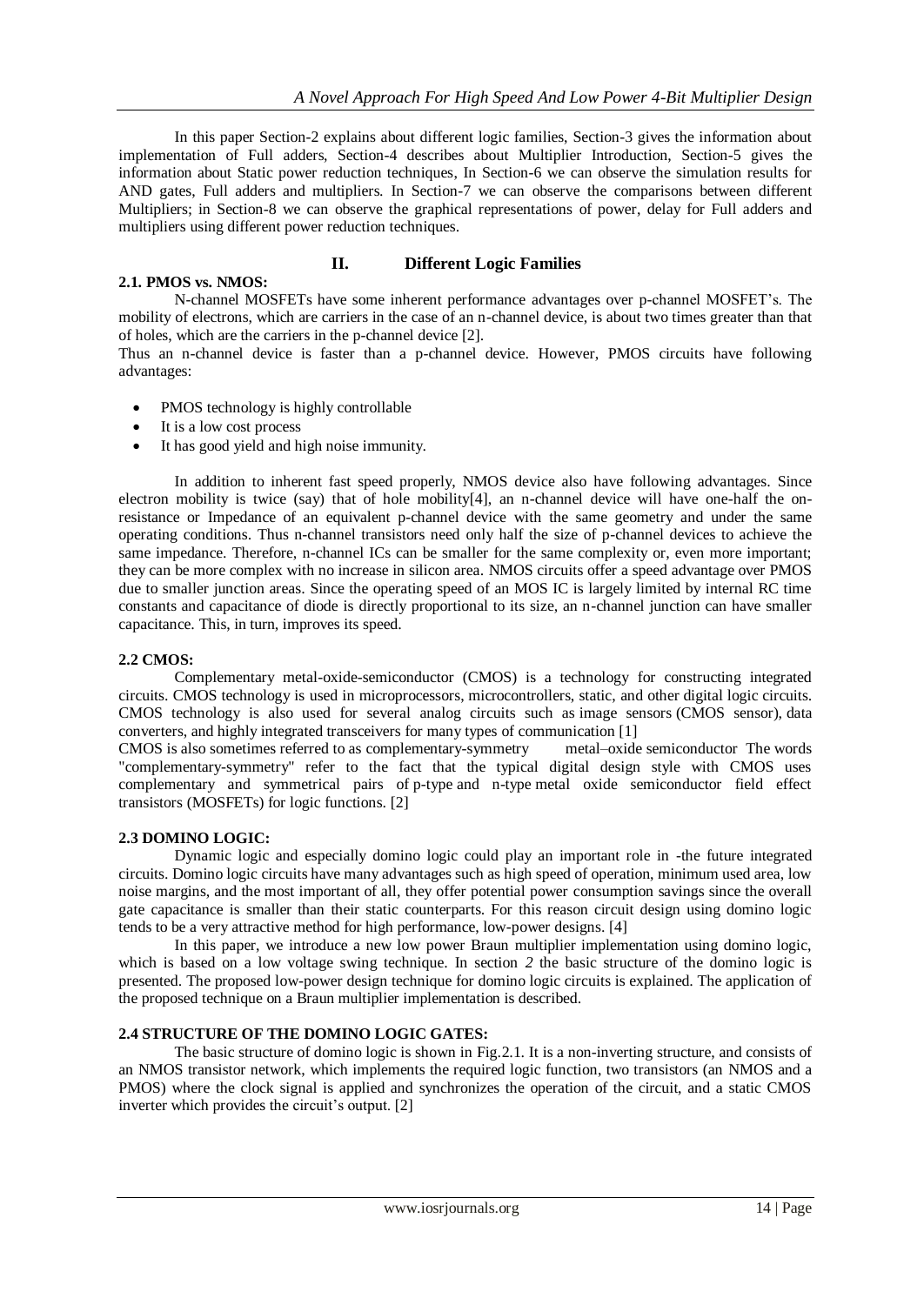

Fig 2.1 Conventional domino logic structure

The period where CLK is low is called the precharge phase. In this phase the internal node, F, is charged to power supply voltage while the output node, F, is discharged to ground. The period where CLK is high is called the evaluation phase. In this phase the values of the inputs determine the discharge ( $F = 0$ ) or not  $(F = 1)$  of the internal node. The inverter in the output of a domino logic circuit is included for several reasons. First, it is required for proper operation of a chain of domino gates. Second, the internal node F is a weak node, when the clock is high; the high value on that node is not driven.

#### **III. Design And Implementation Of Full Adder**

#### **3.1 Full Adder:**

A full adder is a combinational circuit that performs the arithmetic sum of three bits: A, B and a carry in, C, from a previous addition, Also, as in the case of the half adder, the full adder produces the corresponding sum, S, and a carry out Co. A full adder maybe designed by two half adders in series as shown in Fig. 3.1.





Fig 3.2 Full Adder in Domino Logic

The domino logic full adder is compared with a conventional CMOS full adder. The input capacitance is about half of the conventional CMOS design, thus achieving higher speed and lower powers dissipation.

In fact the transistor count in the domino full adder is 21, whereas in conventional CMOS it is 28 the area required for domino logic full adder. To compare the full-adder performance between domino and conventional CMOS, circuit simulations are performed using SPICE at a supply voltage of 2.5V. The simulated worst-case delay time was measured by using a SPICE submicron technology file, for the domino logic adder and for conventional CMOS full adders which prove the superiority of the domino logic speed comparing to the conventional CMOS logic [7-8] as shown in Fig. 3.2.

# **IV. Multiplier Introduction**

Multiplier plays an important role in the image processor, and sound processor. High performance multiplier is the important part of the CPU and DSP. The multiplier's speed usually determines the processor's speed. In order to improve the multiplier's speed, the full custom design flow is needed. [6]

Multiplication is a mathematical operation that at its simplest is an abbreviated process of adding an integer to itself a specified number of times. A number (multiplicand) is added to itself a number of times as specified by another number (multiplier) to form a result (product). In elementary school, students learn to multiply by placing the multiplicand on top of the multiplier[3].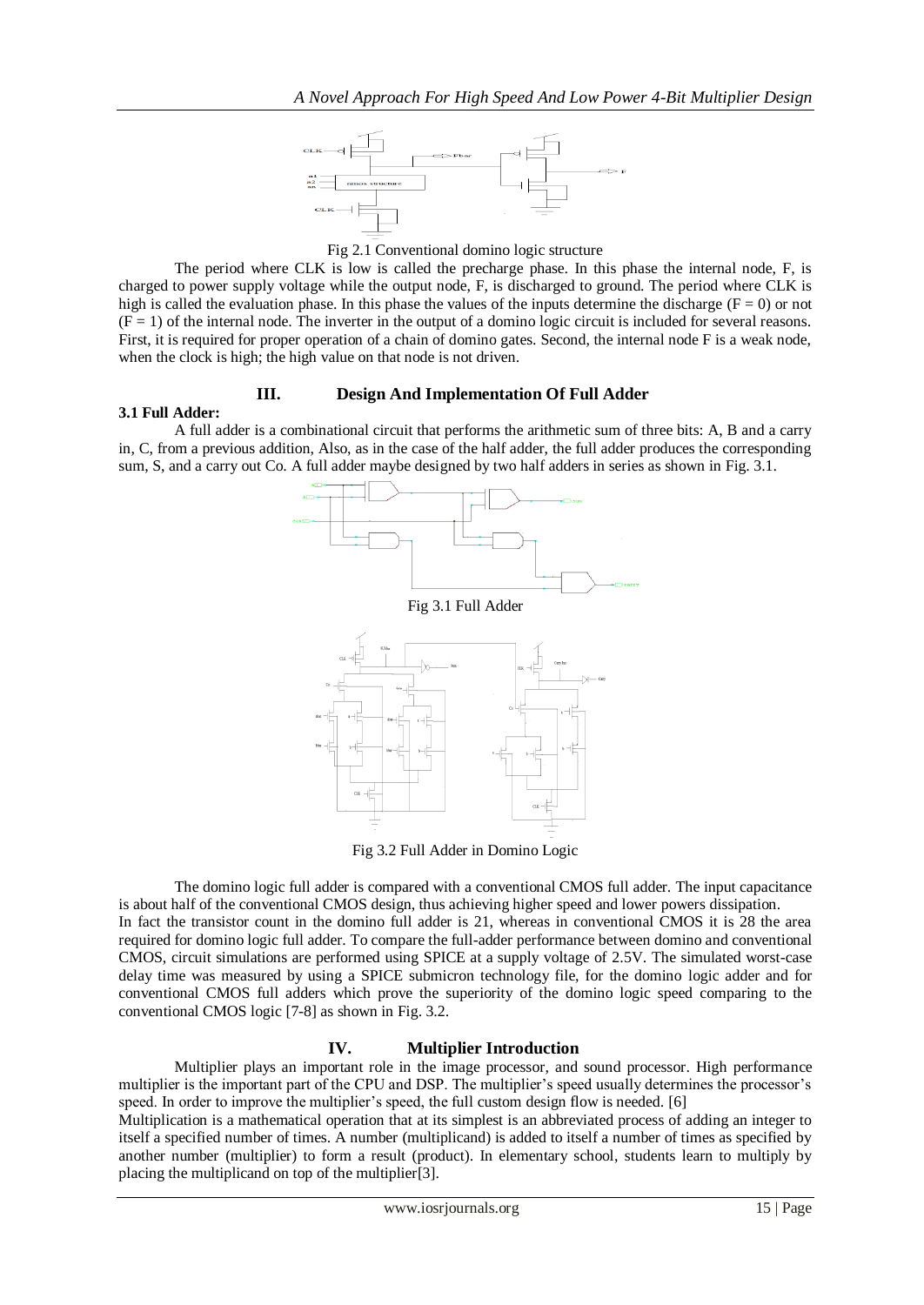The multiplicand is then multiplied by each digit of the multiplier beginning with their most, Least Significant Digit (LSD). Intermediate results (partial-products) are placed one atop the other, offset by one digit to align digits of the same weight. The final product is determined by summation of all the partialproducts. Although most people think of multiplication only in base 10, this technique applies equally to any base, including binary. Fig.4.1.shows the data flow for the basic multiplication technique just described. Each black dot represents a single digit. [6]



Fig. 4.1 Basic multiplications

#### **4.1. BRAUN MULTIPLIER:**

Consider the multiplication of two unsigned n-bit numbers, where

is the multiplicand and is the multiplier.

The product  $p = p_{n-1} p_{n-2} \dots p_0$  can be written as follows:

$$
p = \sum_{i=0}^{n-1} \sum_{j=0}^{n-1} (a_i, b_j) 2^{i+j}
$$

An array implementation, known as the Braun multiplier is shown in Fig.4.2. multiplier uses the same array structure to handle 2's complement multiplication, with some of the partial products replaced by their complements. The multiplier array consists of  $(n_1)$  rows of CSA, in which each row contains  $(n_1)$  FA cells. Each FA in the CSA array has two outputs: the sum bit goes down while the carry bit goes to the lower-left FA. For an FA in the first row, there are only two valid inputs, and the third input bit is set to 0. Therefore, it can be replaced by a two-input half-adder. The last row is a ripple adder for carry propagation. In this Letter, we propose a low-power design for this multiplier[3].



Fig-4.2 Braun Multiplier

#### **V. Static Power Dissipation Reduction Techniques**

Power dissipation is increasing linearly and the power density increases exponentially, because of the ever-shrinking size of the integrated circuits as the years go. If this exponential rise in the power density increases continuously few years later, it may have the same power as that of the nuclear reactor. Such high power density introduces reliability concerns such as, electro migration, thermal stresses and hot carrier induced device degradation, resulting in the loss of performance. [5]. Thus, it is evident that the methodologies for the design of low power digital systems are needed.

Several power reduction techniques are discussed here.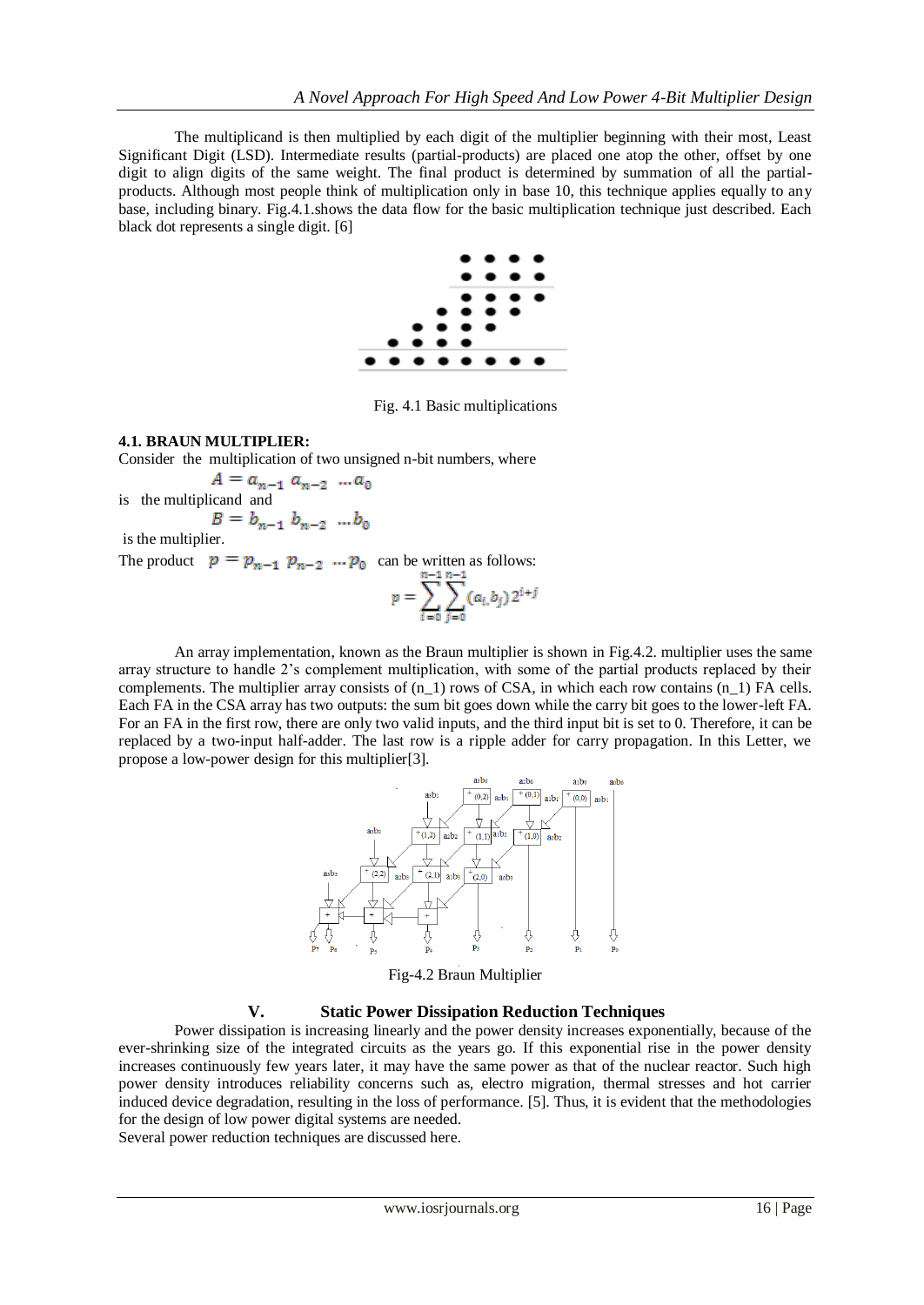#### **5.1. LOW VOLTAGE SWING TECHNIQUE:**

The proposed low power architecture for domino gates is based on a low-swing technique. The output inverter is as shown in Fig.5.1 replaces the output inverter in the structure of the conventional domino gate. [3] An Inverter using low voltage swing technique is as shown in Fig.5.1.1.



Fig 5.1 Low power/Low Swing Domino Inverter



Fig5.1.1 Schematic of Inverter using low Voltage Swing Technique

#### **5.2. PASS-TRANSISTOR LOGIC:**

A popular and widely-used alternative to complementary CMOS is pass-transistor logic, which attempts to reduce the number of transistors required to implement logic by allowing the primary inputs to drive gate terminals as well as source/drain terminals. Which only allow primary inputs to drive the gate terminals of MOSFETS [2]. To design a Braun Multiplier using Pass-Transistor Logic it is necessary to design an AND gates, and Full Adders. These AND gates and Full adders are placed in Braun multiplier. AND gate using Pass-Transistor logic is shown in Fig.5.2.



5.2. AND gate using Pass-Transistor Logic

#### **5.3. SLEEP STACK WITH KEEPER TECHNIQUE**

In second approach i.e. sleep-stack with keeper, we are combining the three different low power leakage reduction techniques i.e. sleep transistors , stack approach with keeper as shown in Fig.5.3 [11]. Proposed 4-bit Braun Multiplier is also implemented using sleep stack with keeper technique. For this reason AND gates and Full Adders are implemented in Sleep Stack with keeper technique and the inverter using Sleep Stack with keeper technique is as sown in Fig.5.3.1 AND gate using Sleep Stack with keeper technique is as sown in Fig.5.3.2.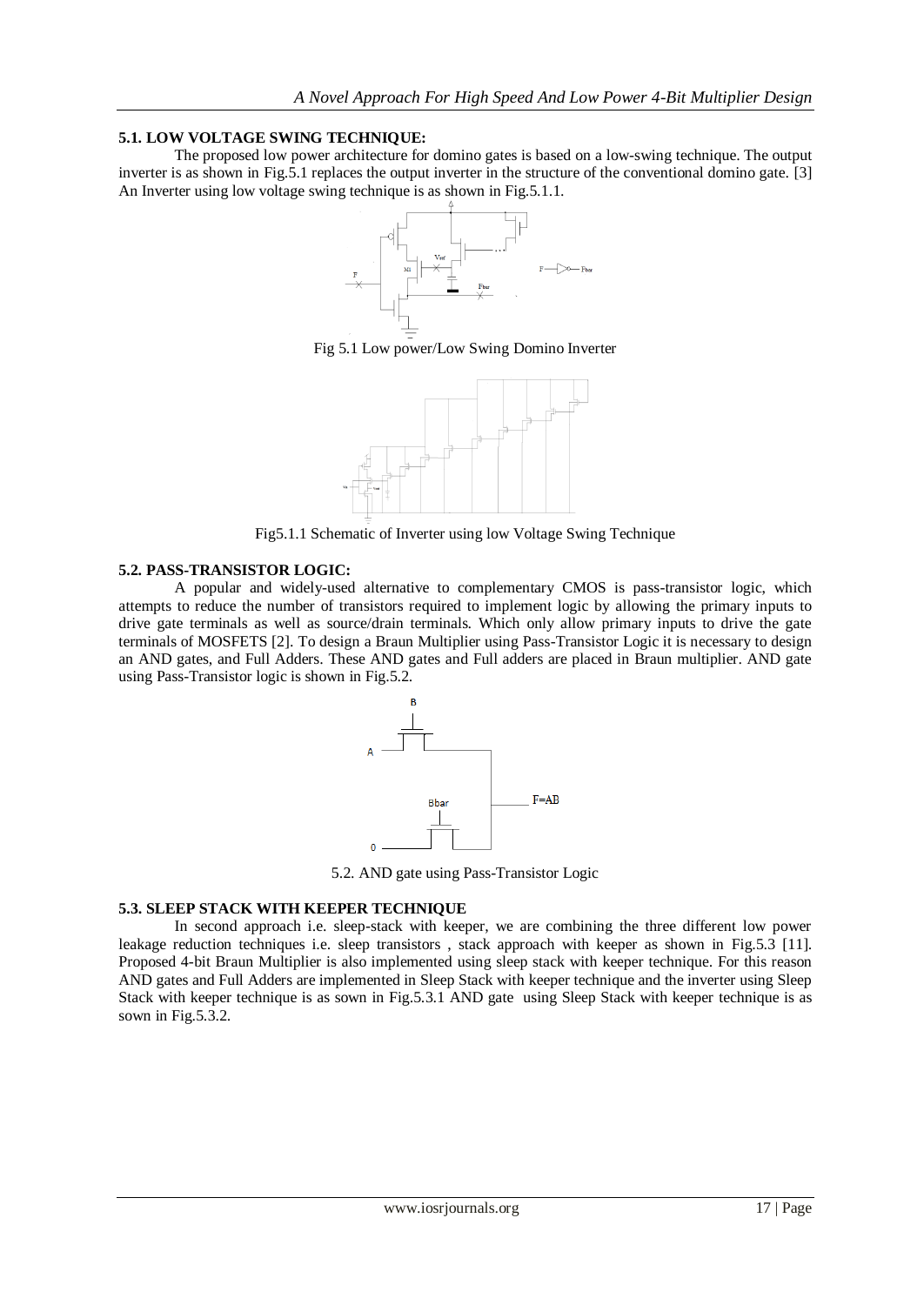

Fig 5.3 Sleep Stack with Keeper Technique



FIG 5.3.1 INVERTER USING SLEEP STACK WITH KEEPER TECHNIQUE



FIG 5.3.2 AND GATE USING SLEEP STACK WITH KEEPER TECHNIQUE

# **5.4. GALEOR TECHNIQUE:**

GALEOR technique reduces the leakage current flowing through the NAND gate for all possible input combinations by introducing stack effect. GALEOR technique implemented on NAND gate is shown in the Figure.5.4. In GALEOR technique, a gated leakage NMOS transistor is placed between output and pull-up circuit and a gated leakage PMOS transistor is placed between output and pull-down circuitry. Transistor states and stacking effect introduced by the transistors in a GALEOR implemented NAND gate (as shown in Fig 5.4.2) for all possible input combinations is discussed below.[10] When the input vector  $AB = 00$ , both the NMOS transistors are turned OFF. This results in a voltage closer to the supply voltage at the node r, which turns OFF the gated the supply voltage at the node r, which turns OFF the gated leakage PMOS transistor. This creates a 3 transistor stack to reduce the leakage current flowing through the circuit. When input vector  $AB =$ 01 or AB = 10, one of the NMOS and PMOS transistors are turned OFF. Inverter using GALEOR technique is as shown in Fig 5.4.1.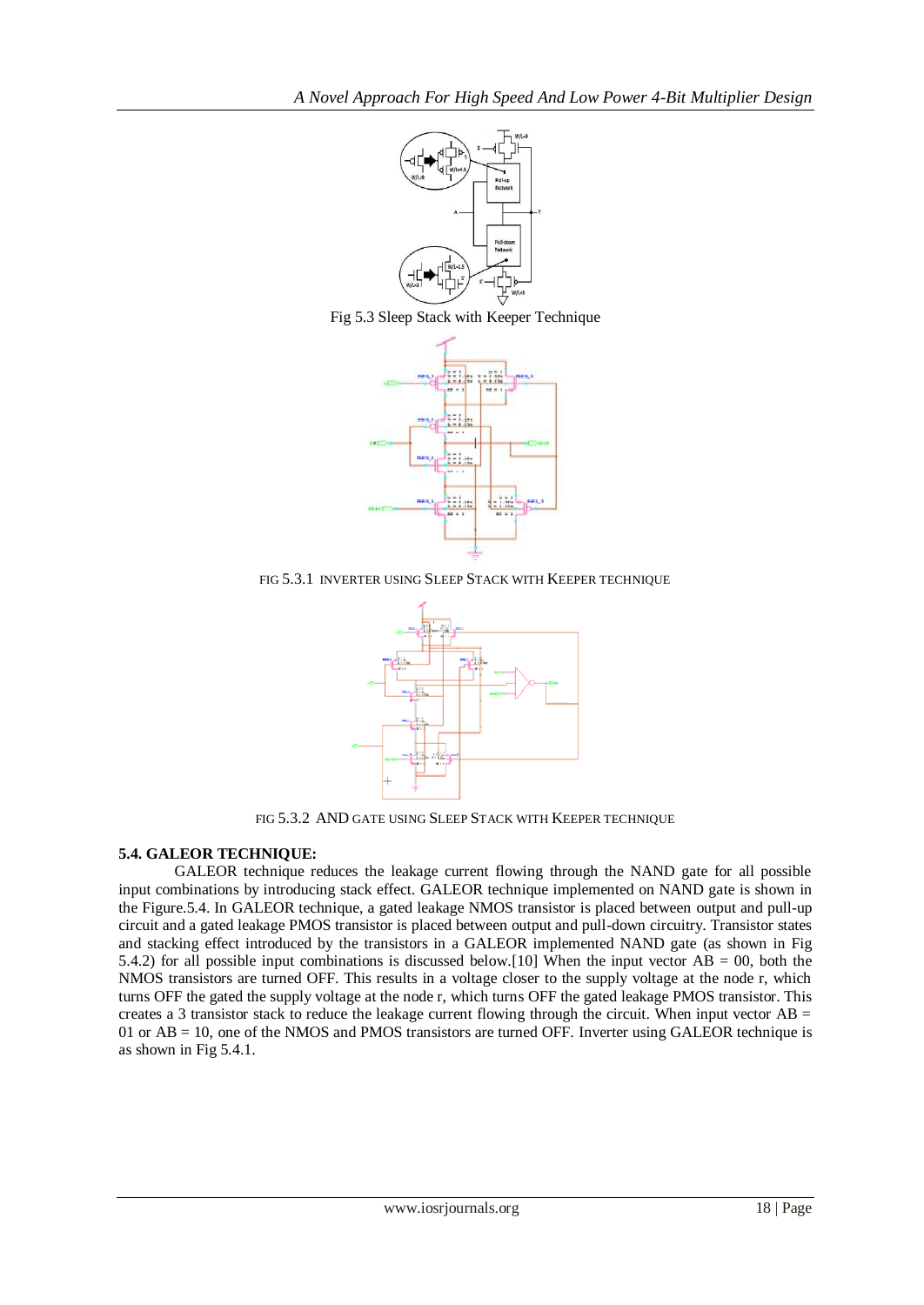

Fig 5.4.2 AND gate using Galeor technique

From the above static power reduction techniques less power dissipation is obtained for Galeor technique. So, the multiplier is designed by using Galeor technique and compared with the other static power reduction techniques in 250nm technology with supply voltage is 2.5v using tanner tools. The power dissipation of nearly 41% has been reduced by using modified proposed technique with good voltage swing levels.

The proposed 4-bit multiplier is implemented by using low voltage swing technique and sleep stack with keeper technique and Galeor technique. From these techniques we obtained less power for Galeor technique. The Schematic diagram of proposed 4-bit Braun Multiplier using GALEOR technique is shown in Fig 5.5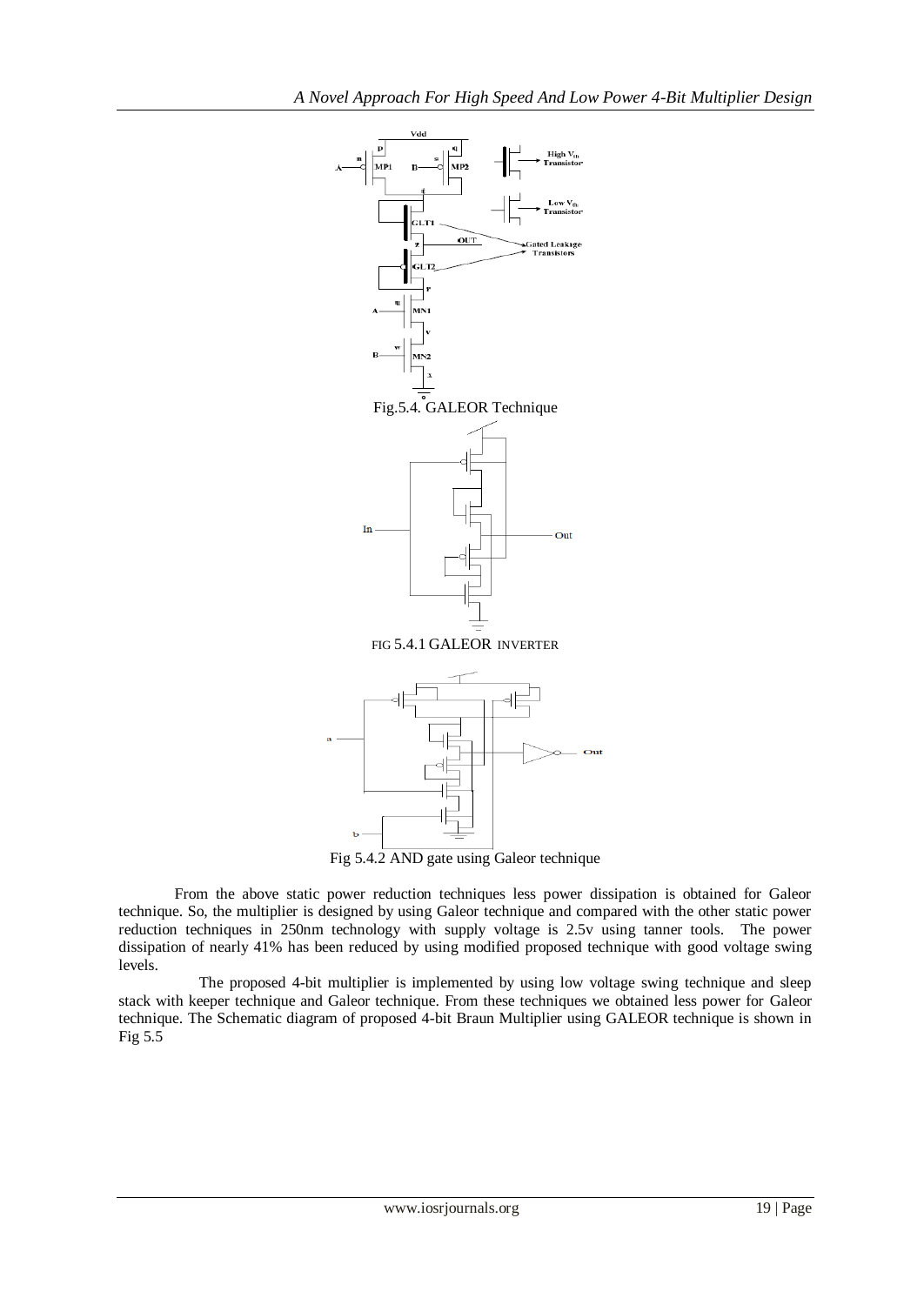

Fig.5.5. Braun Multiplier Schematic using Galeor technique

### **VI. Simulations And Results**

This section shows the graphical representations of Inverters, AND gates, Full Adders and Multipliers using different power reduction techniques.



Fig.6.1 CMOS FULL ADDER OUTPUT WAVE FORMS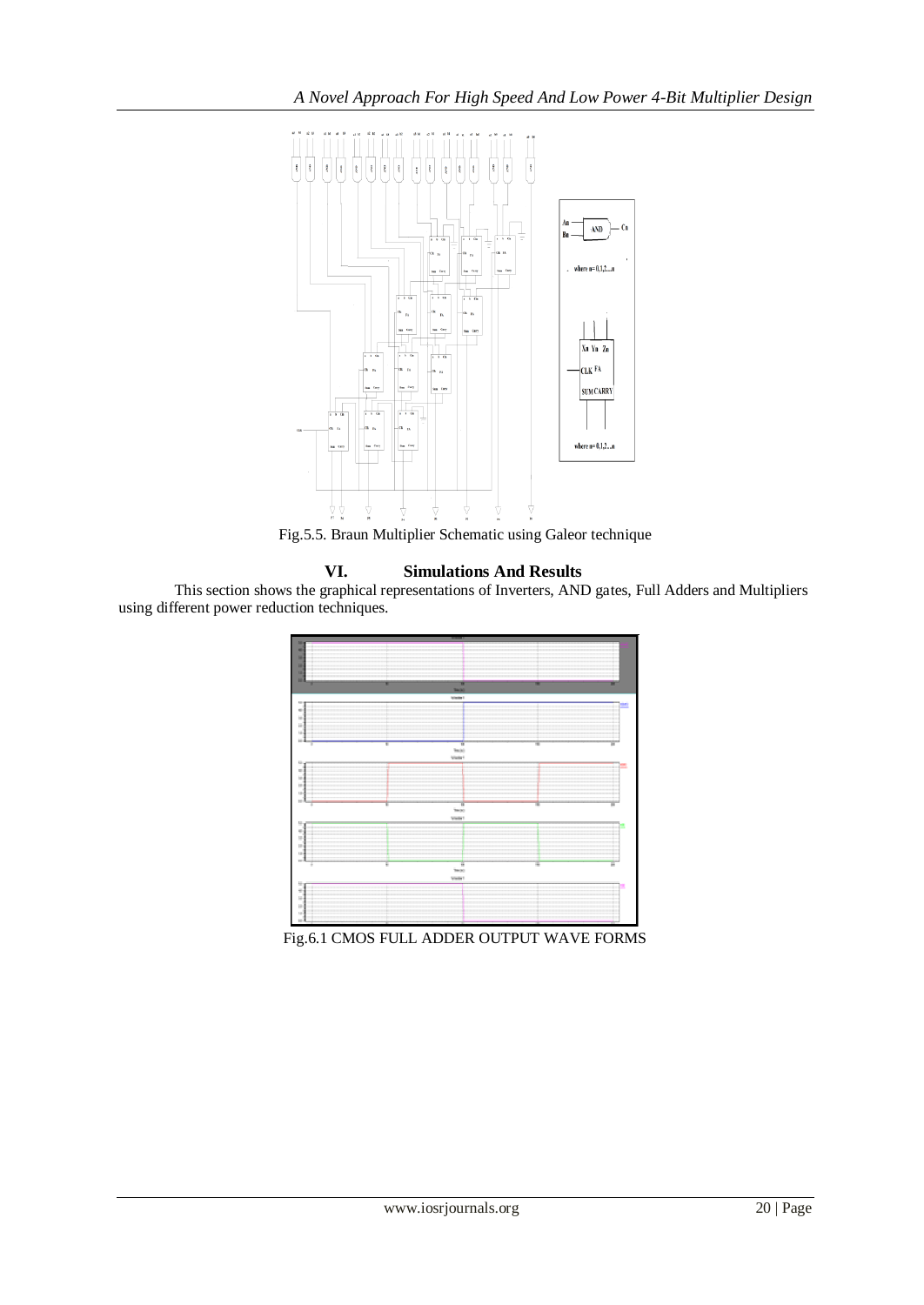

Fig.6.2 DOMINO LOGIC FULL ADDER OUTPUT WAVEFORMS



Fig.6.4. AND gate outputs using Sleep stack with Keeper Technique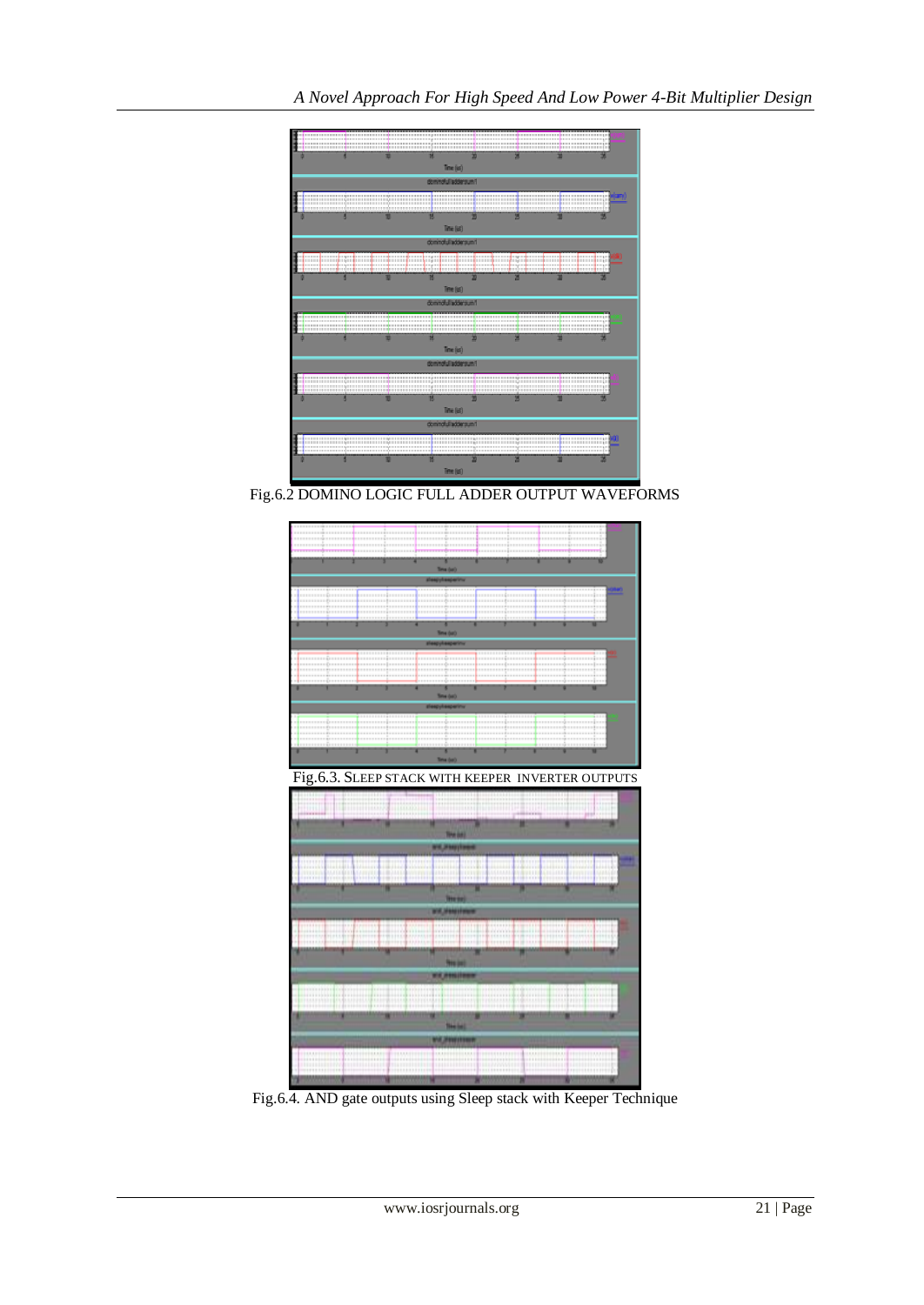





Fig.6.6. AND gate outputs in Galeor technique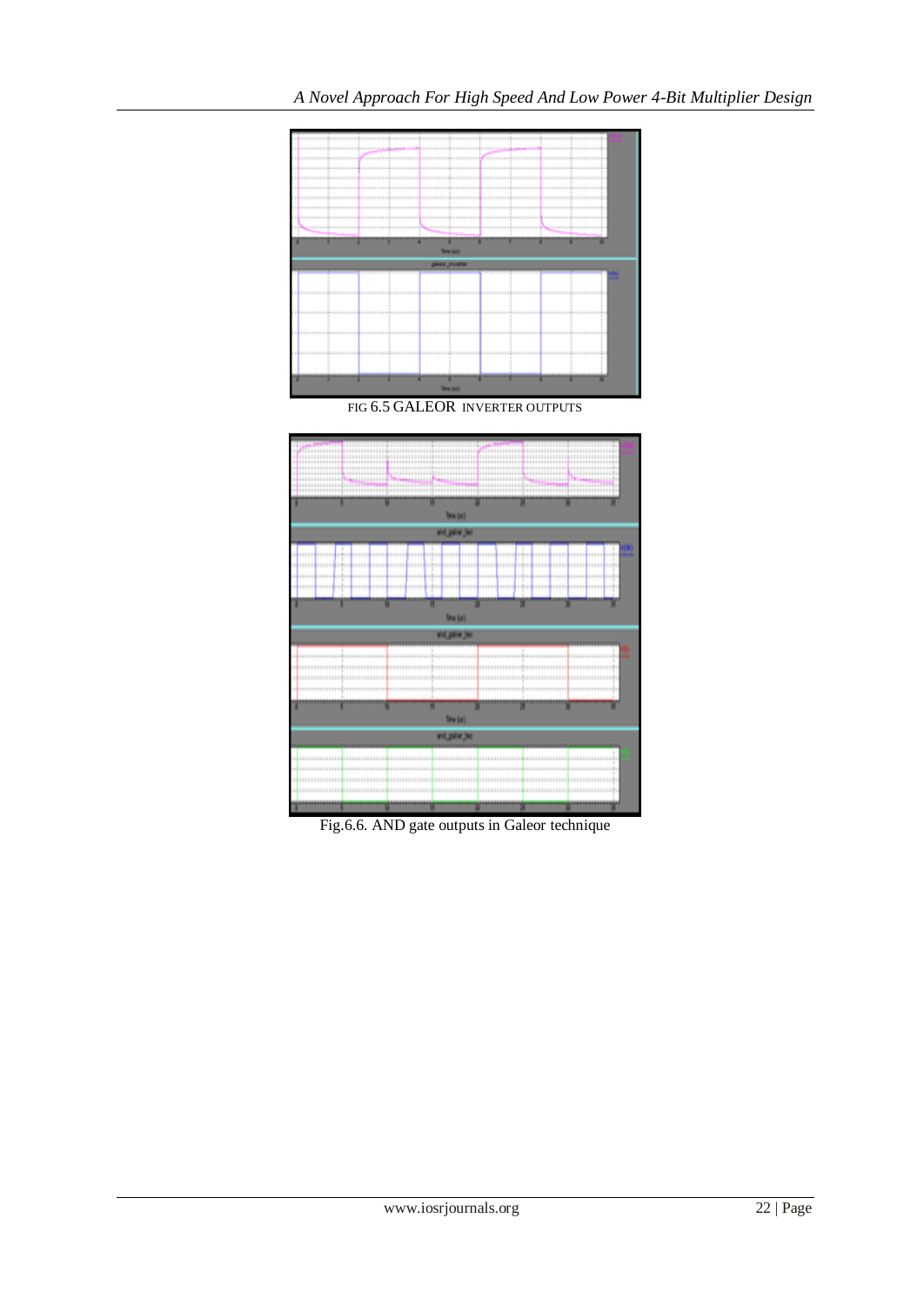

Fig.6.7. the output wave form of a 4-bit multiplier using Galeor technique

# **VII. Average Power Dissipation, Power Delay Product And Delay Results For Multiplier**

| <b>Type of Multiplier</b>                                                       | No. of<br>transistors | Average power<br>dissipation $(\mu w)$ | <b>Delay</b><br>(ms) | Power delay<br>product (mws) |
|---------------------------------------------------------------------------------|-----------------------|----------------------------------------|----------------------|------------------------------|
| <b>Conventional</b><br><b>Multiplier</b>                                        | 336                   | 0.79632                                | 0.01568              | 12.486                       |
| <b>Domino Multiplier</b><br><b>Using Low-Voltage-</b><br><b>Swing technique</b> | 736                   | 0.65234                                | 0.003682             | 2.4019                       |
| <b>Domino Multiplier</b><br>Using sleep-keeper<br>technique                     | 656                   | 0.32688                                | 0.003664             | 1.1976                       |
| <b>Domino Multiplier</b><br><b>Using Pass transistor</b><br>Logic               | 272                   | 0.29428                                | 0.002986             | 0.8802                       |
| <b>Domino Multiplier</b><br><b>Using Galeor</b><br><b>Technique</b>             | 400                   | 0.27434                                | 0.002853             | 0.7826                       |

From the above tabular form we can observe that the difference between Conventional multiplier and Domino Logic Multipliers.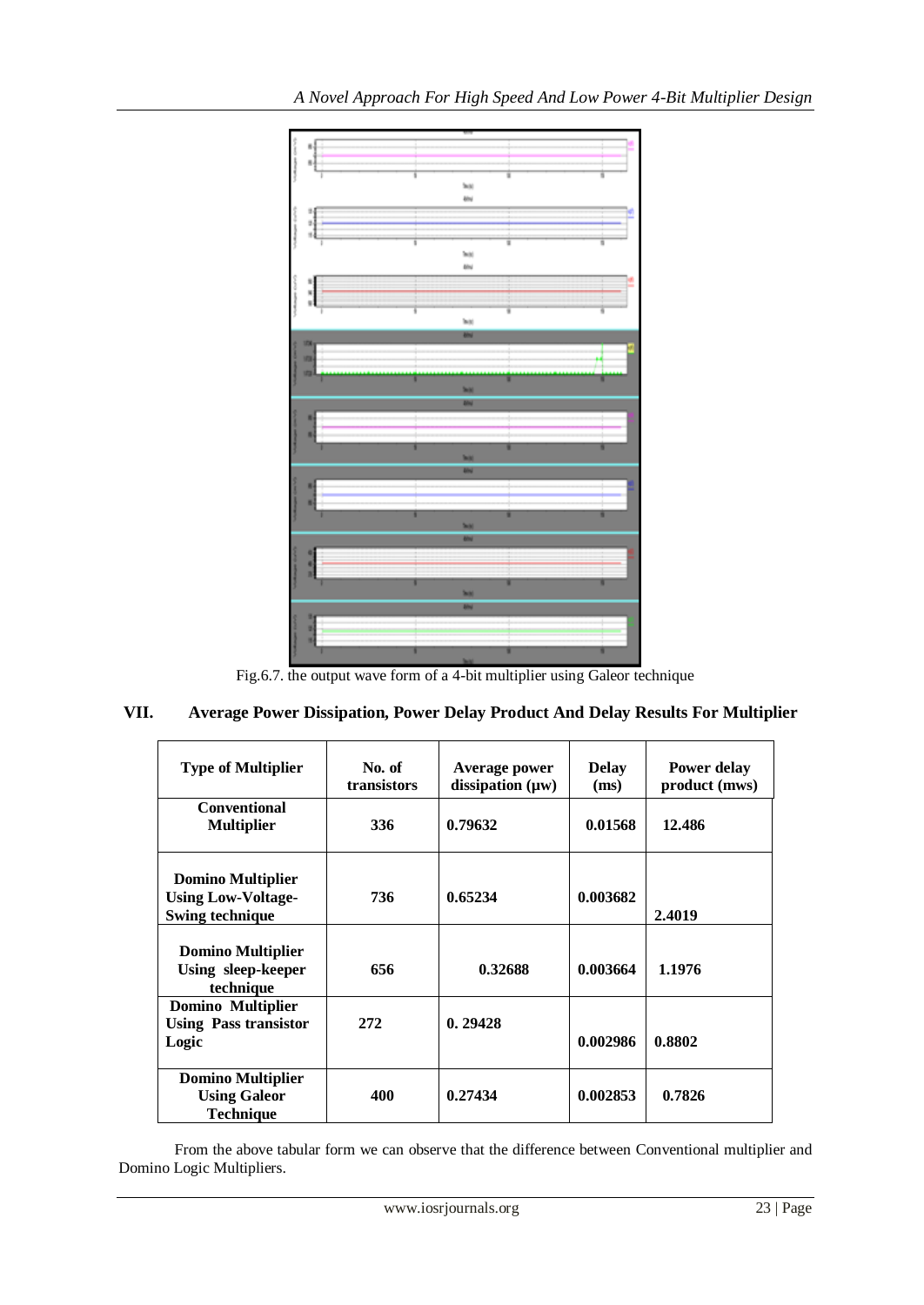These Domino Logic Multipliers are implemented by using different power reduction techniques such as Low-Voltage Swing technique, Sleep-Keeper Technique, Pass-Transistor logic and Galeor Technique. Here the Conventional Multiplier is implemented by using conventional AND gates and conventional full adders. Multiplier in Domino Logic is implemented using Low-Voltage-Swing Technique AND gates and Domino Full Adders.Multiplier in Domino Logic is implemented using AND gates and Full Adders in Sleep-Keepertechnique. Multiplier in Domino Logic is implemented using Pass-Transistor logic AND gates and Domino logic Full Adders.

Multiplier in Domino Logic is implemented using AND gates, domino full adders in Galeor technique.

#### **VIII. Graphical Representations Of Power & Delay Values**







Fig.8.2 AND Gate Power Dissipation Using Different Power Reduction Techniques



power dissipation

Fig.8.3 Full Adder Power Dissipation Using Different Power Reduction Techniques



Fig.8.4. Proposed 4-Bit Multiplier Power Dissipation Using Different Power Reduction Techniques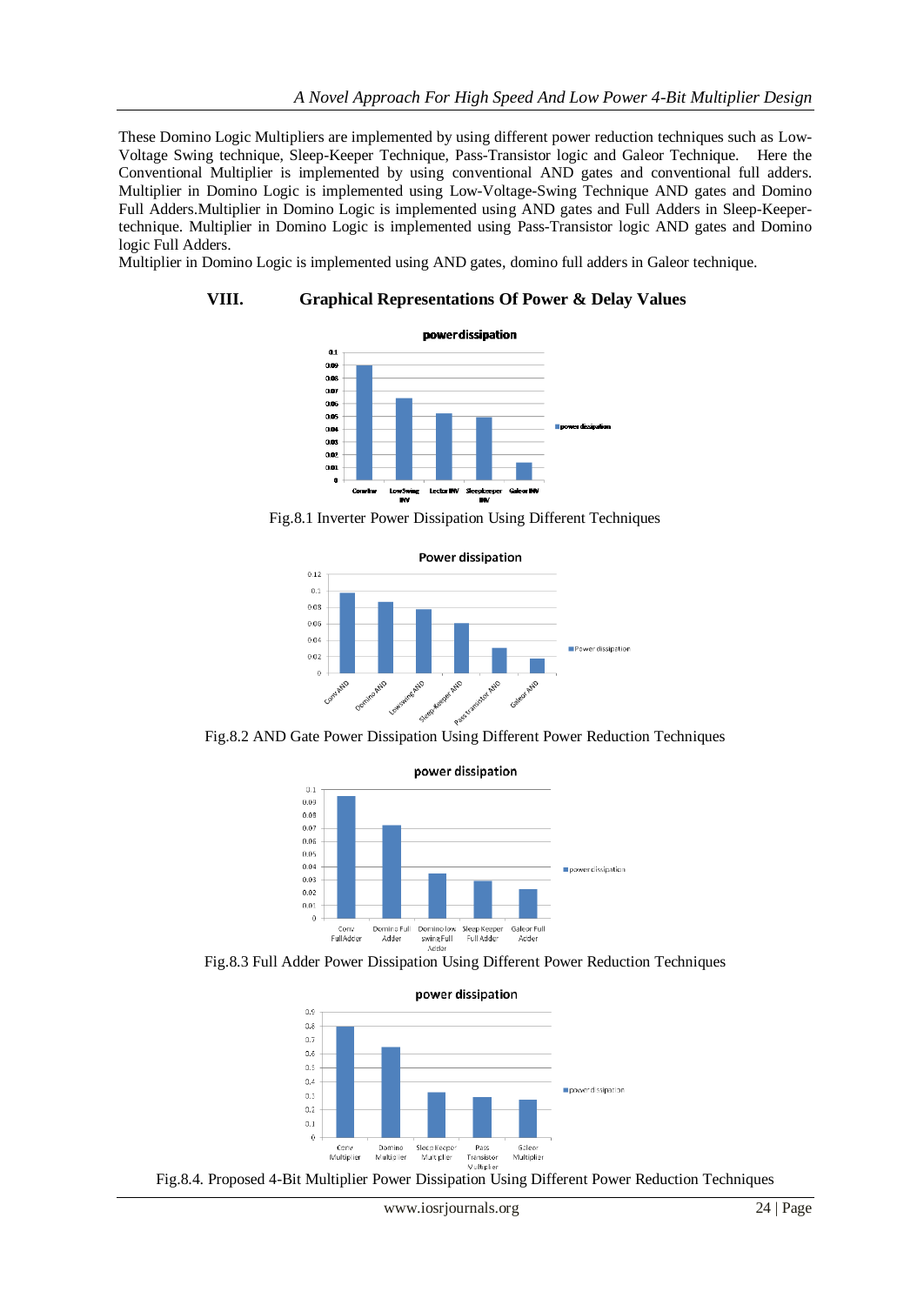

Experiment Domination Detector IIV Steep Reeper Galeor IIV<br>Fig.8.5. Inverter Delay Using Different Power Reduction Techniques

Delay



Fig.8.6. AND Gate Delay Using Different Power Reduction Techniques



Fig.8.7. Full Adder Delay Using Different Power Reduction Techniques